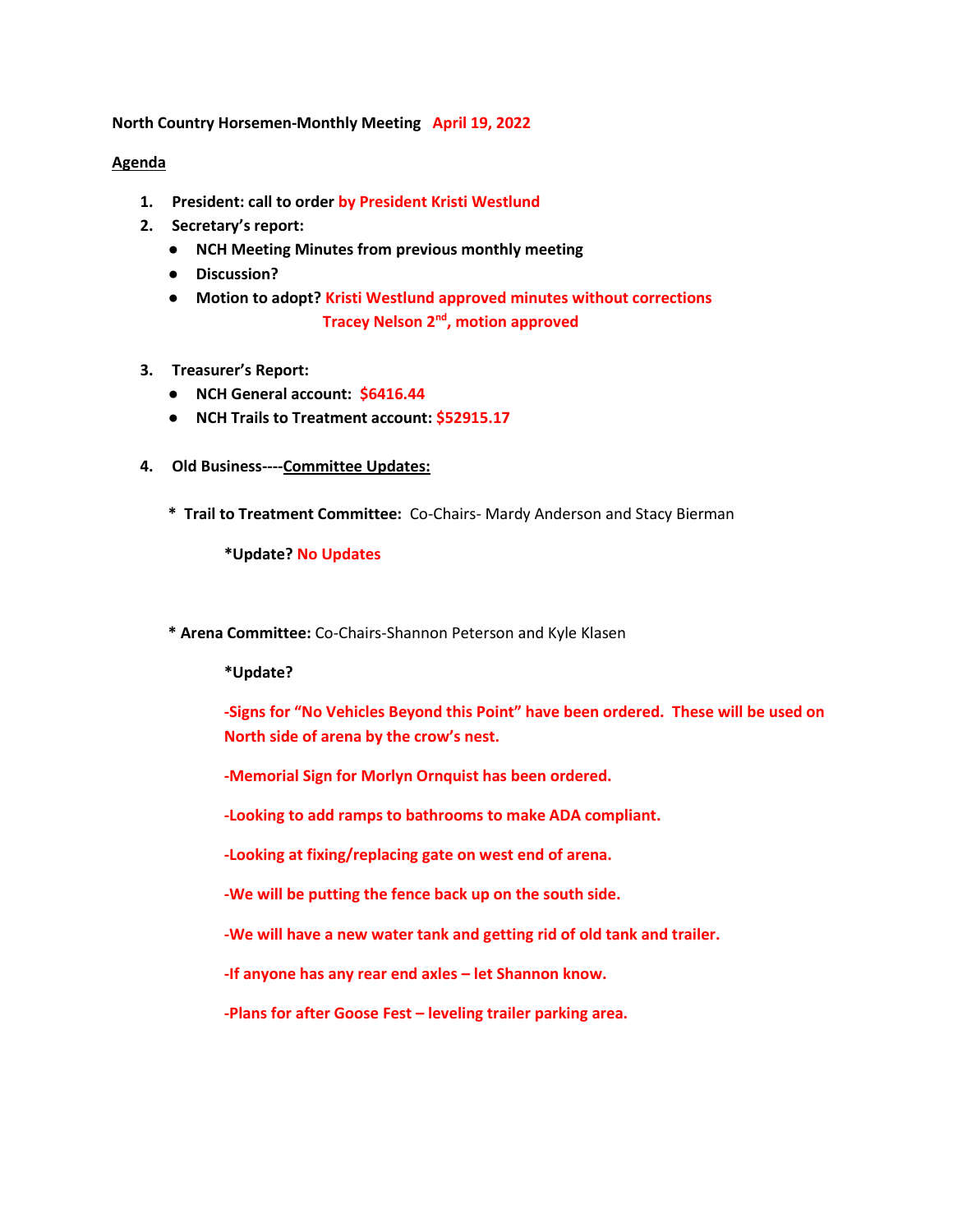**\* Food/Concessions:** Chair- Kelly Gillund

**\*Update? No Update**

**\* Trail Ride Committee:** Co-Chairs Shannon Peterson and Kristi Westlund

 **\*Update?** 

- **- Mcleod ride went well**
- **- Lake Bronson ride that was moved to Ornquist Arena went well.**

**-Next trail ride is scheduled for May 14th & 15th at Bemis Hill – Look for more information coming soon.**

**\* Show/Games Committee:** Chair- Shirley Horien

**\*Update?** 

**- Need to order ribbons and trophies**

**-Need to finalize show bills for show dates**

- **- Playday dates are May 22nd, June 26th and Sept 25th**
- **\* Clinic Committee:** Co-Chairs-Ronnette Anderson and Sue Helm

 **\*Update?**

**-Vet Clinic on April 30th is at the Ornquist Arena 9am – 12pm with Dr Lyle Mattson.**

**-Looking into hosting a Showmanship clinic in the future – stay tuned for updates**

**\* Media / Marketing Committee:** Co-Chairs-Shirley Horien and Sue Helm

 **\*Update?**

**- New flyers for TTT have been designed and are ready to print – Thank You Shirley! They look great!**